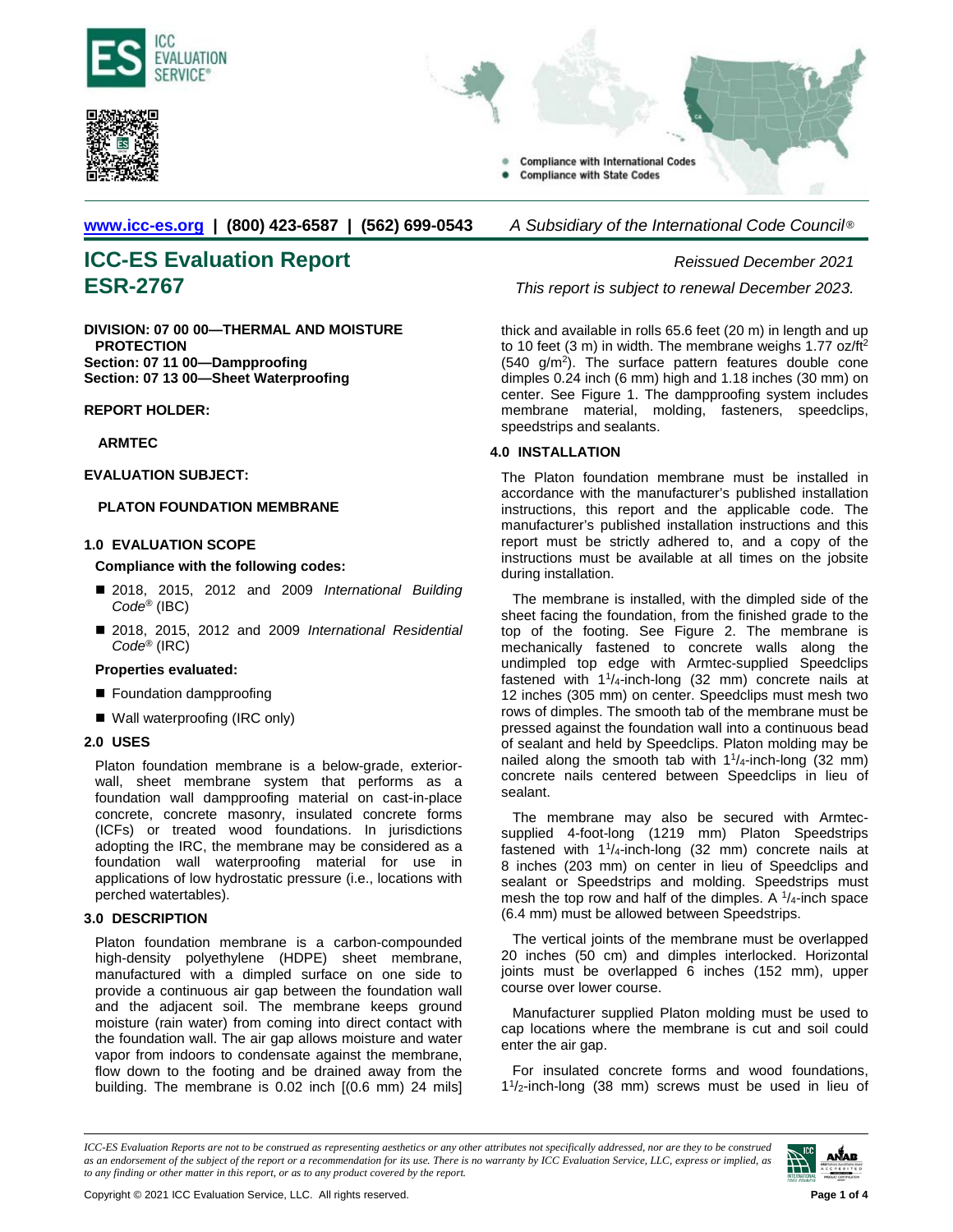concrete nails through either the Speedclip or Speedstrip fastening plate. The ICFs must have crossties at 6 inches (152 mm) or 8 inches (203 mm) on center. The fasteners must be driven into the flanges of the crossties. The smooth tab must be pressed against a continuous bead of foam compatible sealant when using Speedclips.

### **5.0 CONDITIONS OF USE**

The Platon foundation membrane described in this report complies with, or is a suitable alternative to what is specified in, those codes listed in Section 1.0 of this report, subject to the following conditions:

- **5.1** Platon foundation membrane must be installed in accordance with the manufacturer's published installation instructions, this evaluation report and the applicable code. This report governs if there are any conflicts between the manufacturer's published installation instructions and this report.
- **5.2** The backfill of the foundation must be clean soil free of rocks or other deleterious materials so as not to damage the foundation or the membrane system. For jurisdictions adopting the IBC, the backfill must be placed in lifts and compacted. The design and construction of the foundation must be in accordance with the applicable code.
- **5.3** Platon foundation membrane must be stored inside prior to installation.
- **5.4** The foundation wall protected with the membrane must be backfilled as soon as possible to protect the material from prolonged exposure to ultraviolet radiation.
- **5.5** Use of Platon foundation membrane is limited to foundation walls up to 12 feet (3.7 m) in height.
- **5.6** Use of the membrane under the IBC as waterproofing is outside the scope of this report.
- **5.7** The design and installation of the foundation drainage system is outside the scope of this report. A foundation drainage system must be provided in accordance with IBC Section 1807.4 or IRC Section R405, as applicable.
- **5.8** The use of the "Flood Boot" described in the manufacturer's installation instructions as a special waterproofing arrangement is outside the scope of this report.

## **6.0 EVIDENCE SUBMITTED**

Data in accordance with ICC-ES Acceptance Criteria for Rigid, Polyethylene, Below-grade, Dampproofing and Wall Waterproofing Material (AC114), dated March 2012 (editorially revised April 2019).

## **7.0 IDENTIFICATION**

- **7.1** The Platon foundation membrane and manufacturersupplied components described in this report must be identified by a stamp on the packaging that bears the manufacturer's name (Armtec) and address, the product name, and the evaluation report number (ESR-2767).
- **7.2** The report holder's contact information is the following:

**ARMTEC 33 CENTENNIAL ROAD ORANGEVILLE, ONTARIO L9W 1R1 CANADA (519) 942-2643 [www.armtec.com](http://www.armtec.com/)**



**FIGURE 1—PLATON FOUNDATION MEMBRANE**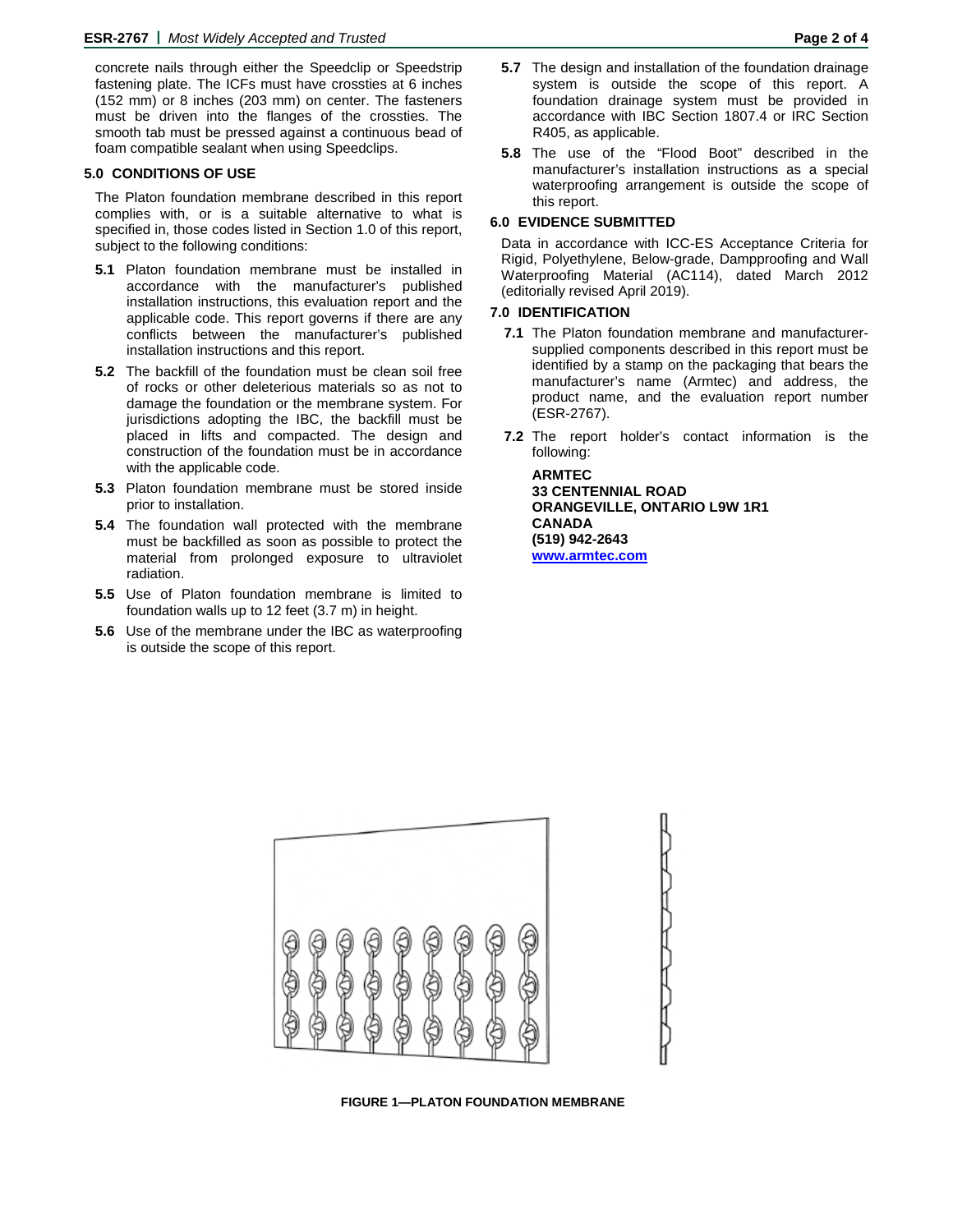

## **FIGURE 2—INSTALLATION DETAILS**